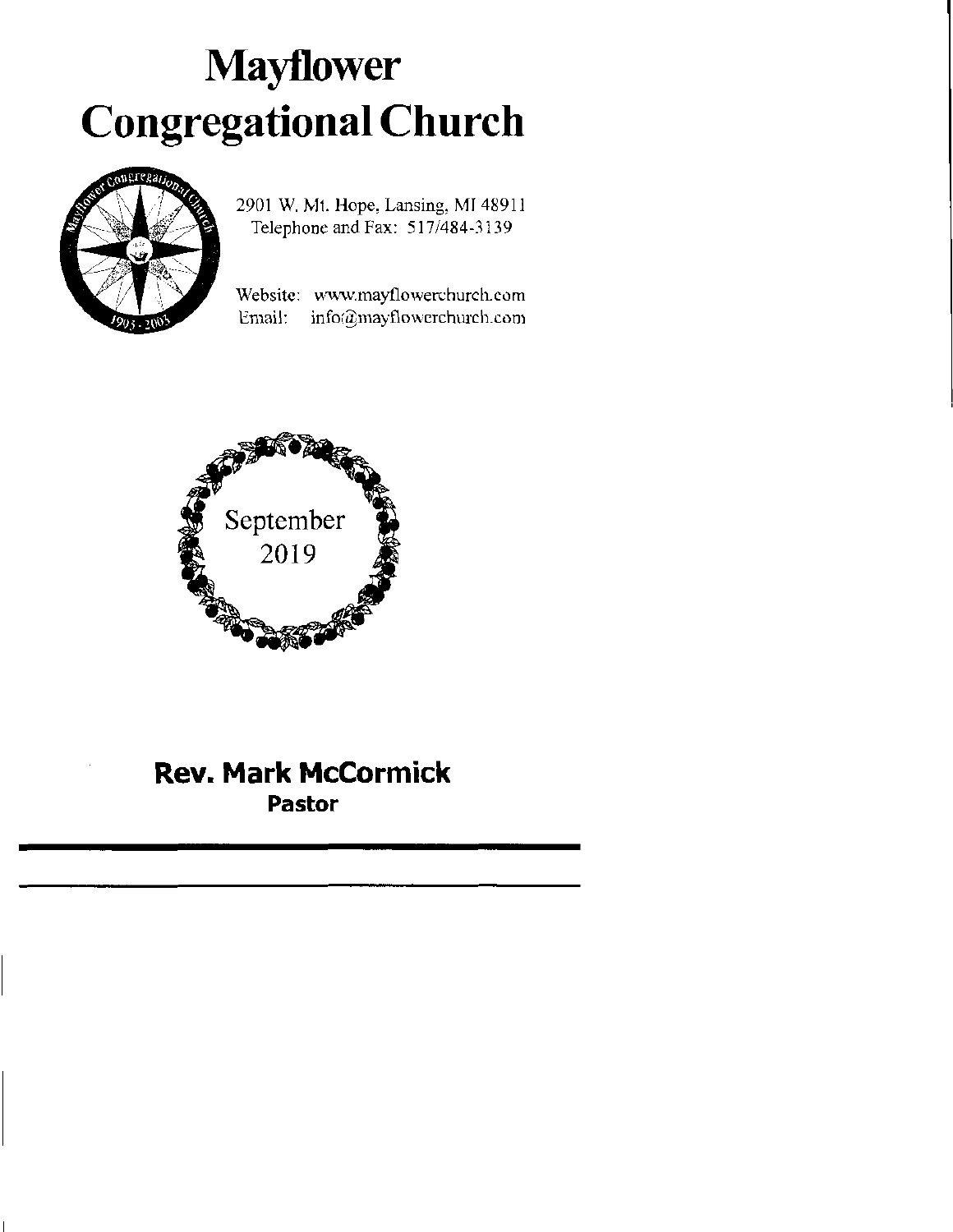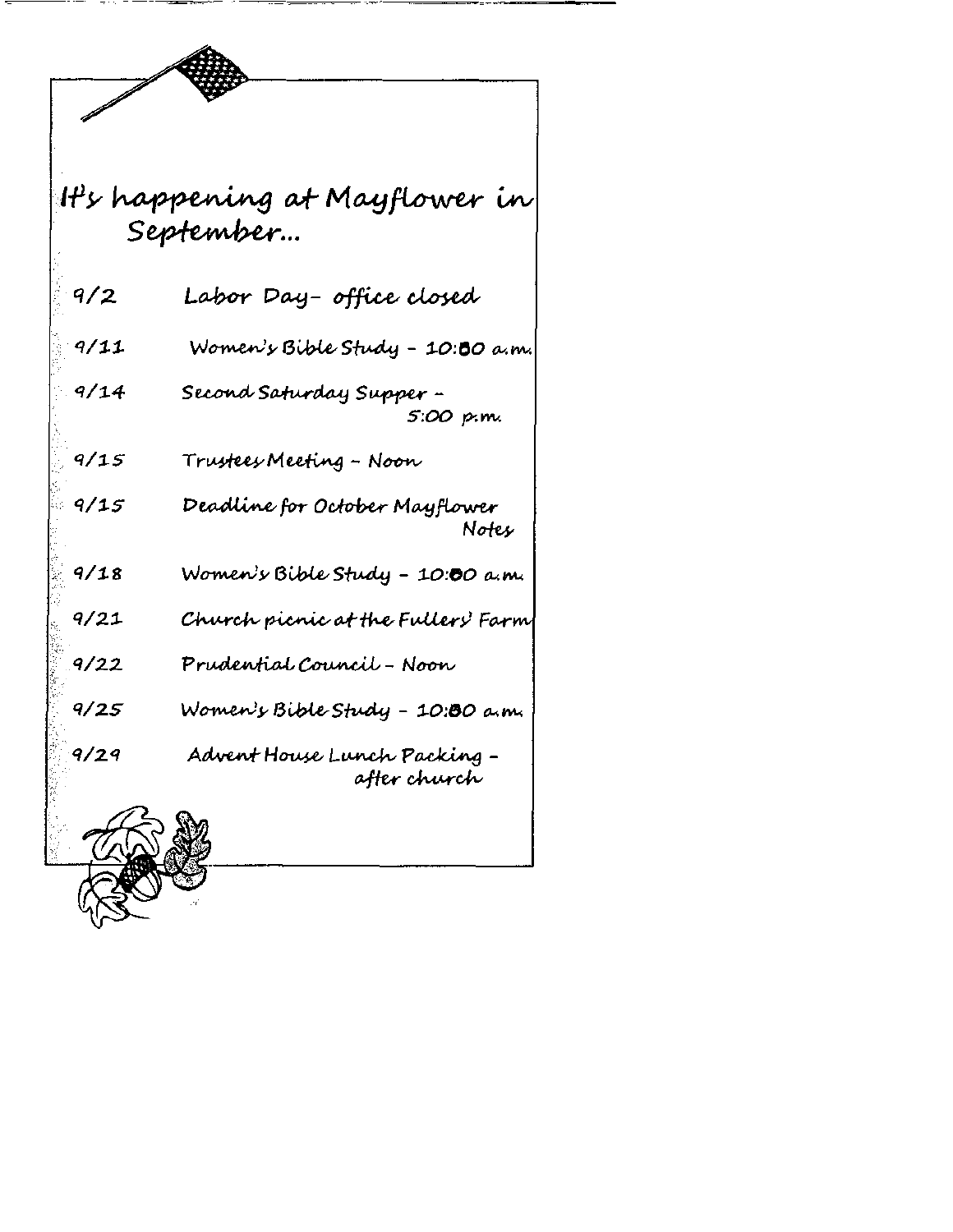## Pastor Mark's Musings

Hello again, Mayflower family! As you read this, I will have just completed a vacation lasting two weeks culminating with a week spent with my two sons in the mountains near Mars Hill, NC. DeeAnn will be soon arriving back (September 3rd) from ber trip to France with her two sisters. We are grateful for these expcriences and opportunities, and I am particularly grateful for the time away just before we resume an even busier Fall schedule in the church. The rhetorical question is this: "Where did the summer go, anyway?" The rhetorical answer is: "I don't know." The reality is this: When life zooms by, it probably means we have enjoyed many things that summertime offers to us in a place where we enjoy the change of seasons. I am grateful. But I am also looking forward to many things including music rehearsals and performances. Saturday Suppers, our musically inclined worship services, and a picnic at the Fullers'. These are things which have long been a good part of tradition and experience at Mayflower.

However, we are increasing opportunities for fellowship, study and fun. We will be returning to an earlier tradition of "Lunch and Learn" one Sunday a month. We will also begin a Men's Fellowship on Saturday mornings, at least once, perhaps twice a month. And we are plaming a musical "Matinee" on November 10th which hearkens back to an earlier tradition at Mayflower. Please stay tuned for more details as the leadership of our church embraces and plans activities and programs which will enhance our spiritual and numerical growth, and will increase our sense of mission and purpose as we continue to reach out to a needy world.

I am greatly encouraged at the opportunities for increased activity, growth, and a renewing spirit in our church which is bucking the trend in these days of precipitous decline in church participation and attendance. I have all of you to thank as you have responded to my leadership as your pastor. I feel your support, your prayers, and most of all, your love as we move forward together. Thanks Be To God!

Pastor Mark

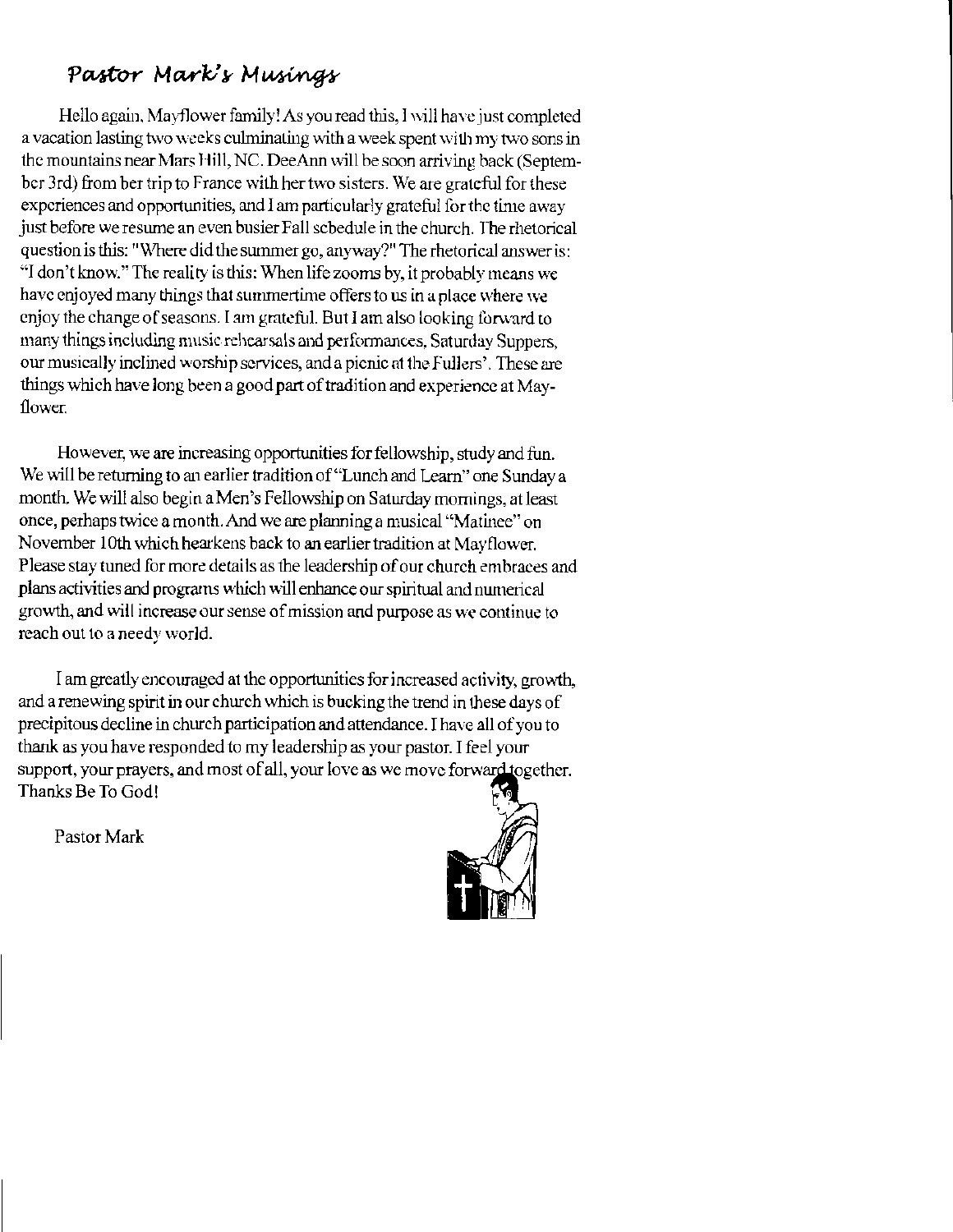

From the Lay Leader

I always thought I would spend time volunteering in a hospital during my retirement years. I guess that comes from my youthful desire to be a nurse and my natural inclination to help people. Since returning to Michigan full time, I haven't had time yet to check into that opportunity.

As many of you know, I am very involved here at Mayflower Church. I consider this congregation to be my family and I enjoy helping out in any way I can. I guess it gives me a purpose in life and I have really enjoyed getting to know so many of you a little better.

We have a strong core of volunteers here at Mayflower. Our chicken dinners wouldn't happen without the commitment of so many. Volunteers take care of the memorial garden, spruce up the yard every spring and fall, work in the office, decorate the church when needed, usher during church service, serve as lay readers, and the list goes on and on. You know who you are and I can't thank you enough for the time and energy you devote to Mayflower.

Wouldn't you like to volunteer your talents to Mayflower? We always need more help. There is yard work to be done in the gardens around the church. We need more ushers and lay readers during church. We could use more hosts and hostesses to serve coffee and provide goodies during our Sunday morning coffee hours. There are many tasks associated with our chicken dinners – from setting the tables to actually cooking the chicken. We have other special projects, like cleaning the kitchens or painting a room. God's house needs the same care we give our own homes.

Let me know if you are interested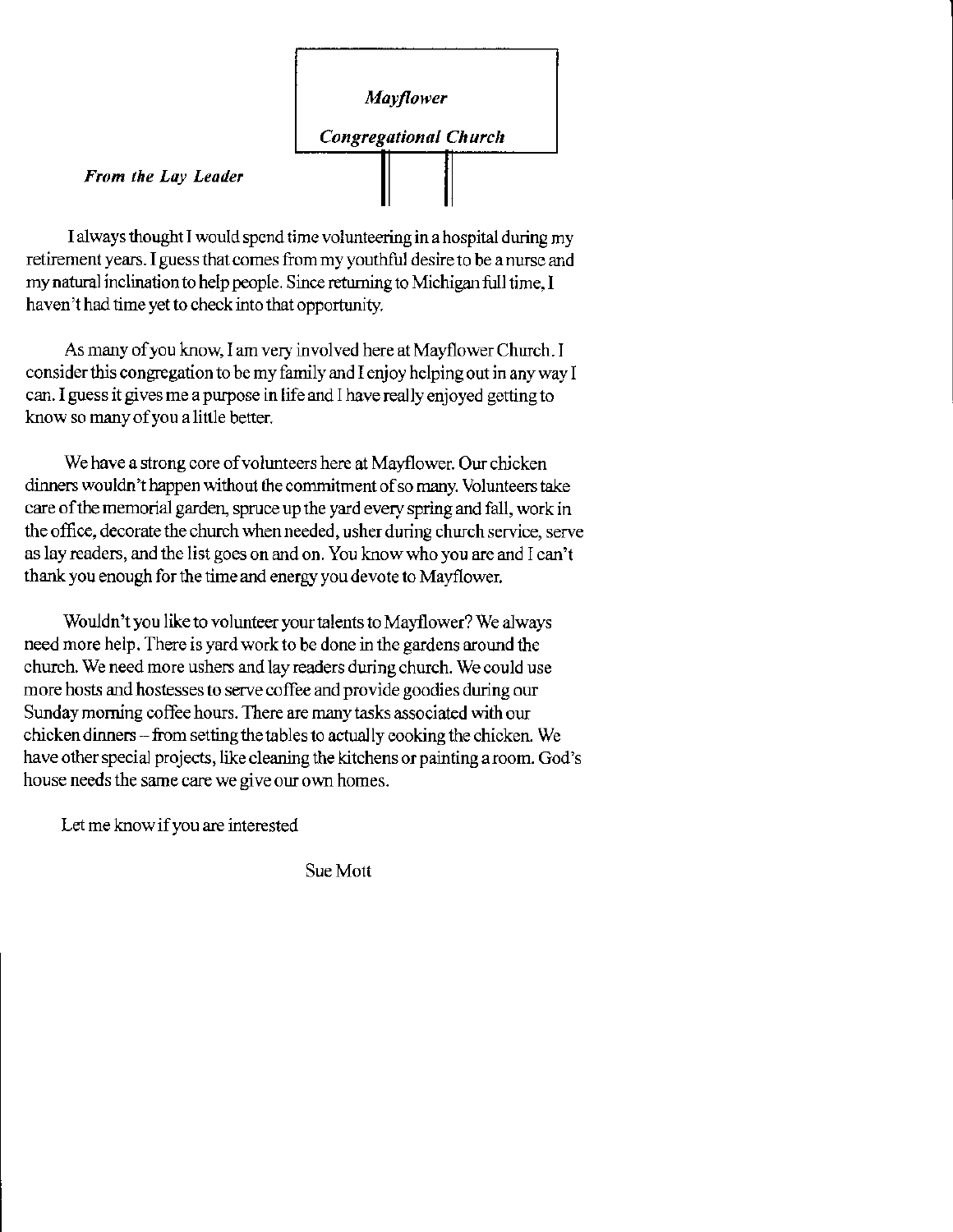#### **Help Supply Sally Potter's Classroom**



Our Prudential Council has designated September's outreach as helping the classroom of Sally Potter, a well-known community-sing coordinator, a friend and neighbor to several Mayflower members, as well a seasoned economics teacher beginning her second year at Waverly High School. To quote Sally from an email she sent to the members of the Arts Chorale of Greater Lansing where she also sings, "Again, this summer as you look around your home office, if you have anything that you are not using: pens, pencils, any type of paper, planners, notebooks, (used – very OK) binders – of any size and color, sticky notes, rulers, glue sticks, scissors, dollar store calculators, crasers, tape, even backpacks... if you could donate them, they would end up directly in the hands of kids, and all would be incredibly grateful!"

We often think of children who attend the Waverly schools as being fairly well off, but Sally reports that 65% of those students are on free or reduced lunch and come from families where school supplies cannot always be afforded. What an opportunity we have to help these children!

Please feel free to leave any items mentioned above in the church office from now through Sunday, September 29th. If you would like to contribute monetarily to the cause, please make your checks out to Mayflower Church and designate that they are for Sally Potter's classroom. I will purchase items that can then be passed along to Sally for use with her students. If you would like more information regarding the project, last year and this year's emails from Sally are posted on the white board – they are very interesting and explain the need in greater detail.



**Barb Fuller**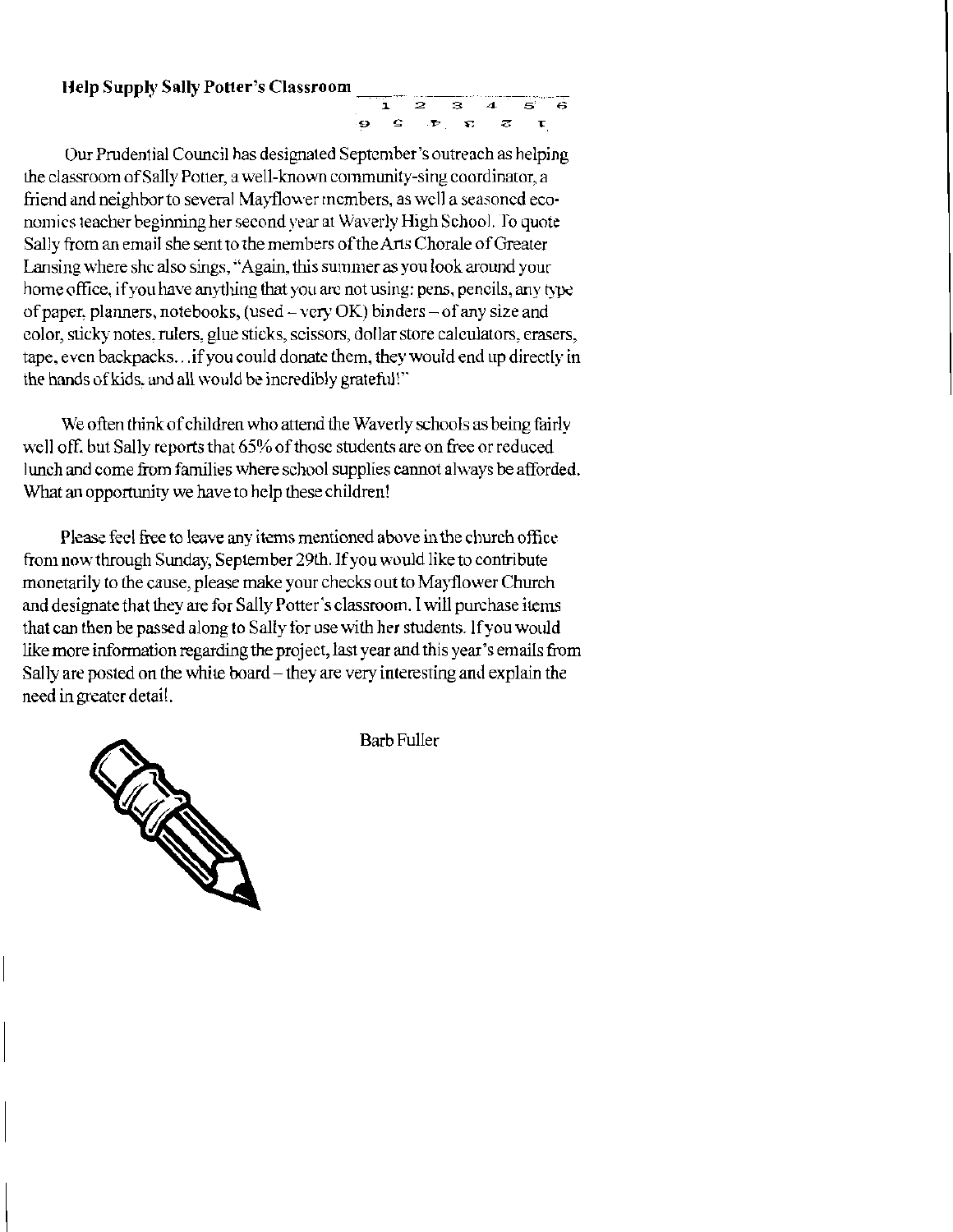#### Music Notes from Barb Fuller



Jerry and I were going to church on Sunday morning several weeks ago and were stopped at the traffic light on Waverly Rd. at the railroad tracks, heading south. We were in the left lane, there was a car sitting next to us on the right with a car heading south toward the tracks, and a car directly bchind it.

Well into our wait at the light an adult goose appeared to the right of the car next to us and proceeded to saunter across the four-lane road in front of us. Jerry and I began to panic as we saw the first oncoming car reach the other side of the tracks, but to our relief it came to a stop to accommodate the goosc. Just as we were thinking all was well, another adult goose began to cross the road in the same fashion except that the car behind the first oncoming car got impatient, not knowing why the car in front of it had stopped and proceeded to pull around to race across the tracks. I was sure we were going to witness the demise of both geese, but fortunately once the second car spotted our feathered friends it came to an abrupt halt and let them finish their journey to the other side.

As the light turned green and we continued on, the word grace popped into my mind. I thought to myself, "How many times have I done something impulsively that either was not safe for me or for someone else physically or mentally, and how many times have others, and especially God, shown me grace in spite of it?" The more I thought about it, the more I realized there were several verses from the well-loved hymn, "Amazing Grace" that applied to those fortunate geese and to fortunate me.

Amazing grace! How sweet the sound That saved a wretch like me! I once was lost, but now am found; Was blind but now I see. Through many dangers, toils, and snares, I have already come; 'Tis grace hath brought me safe thus far, And grace will lead me<br>home. The Lord has promised good to me, His word my hope secures;

He will my shield and portion be, As long as life endures.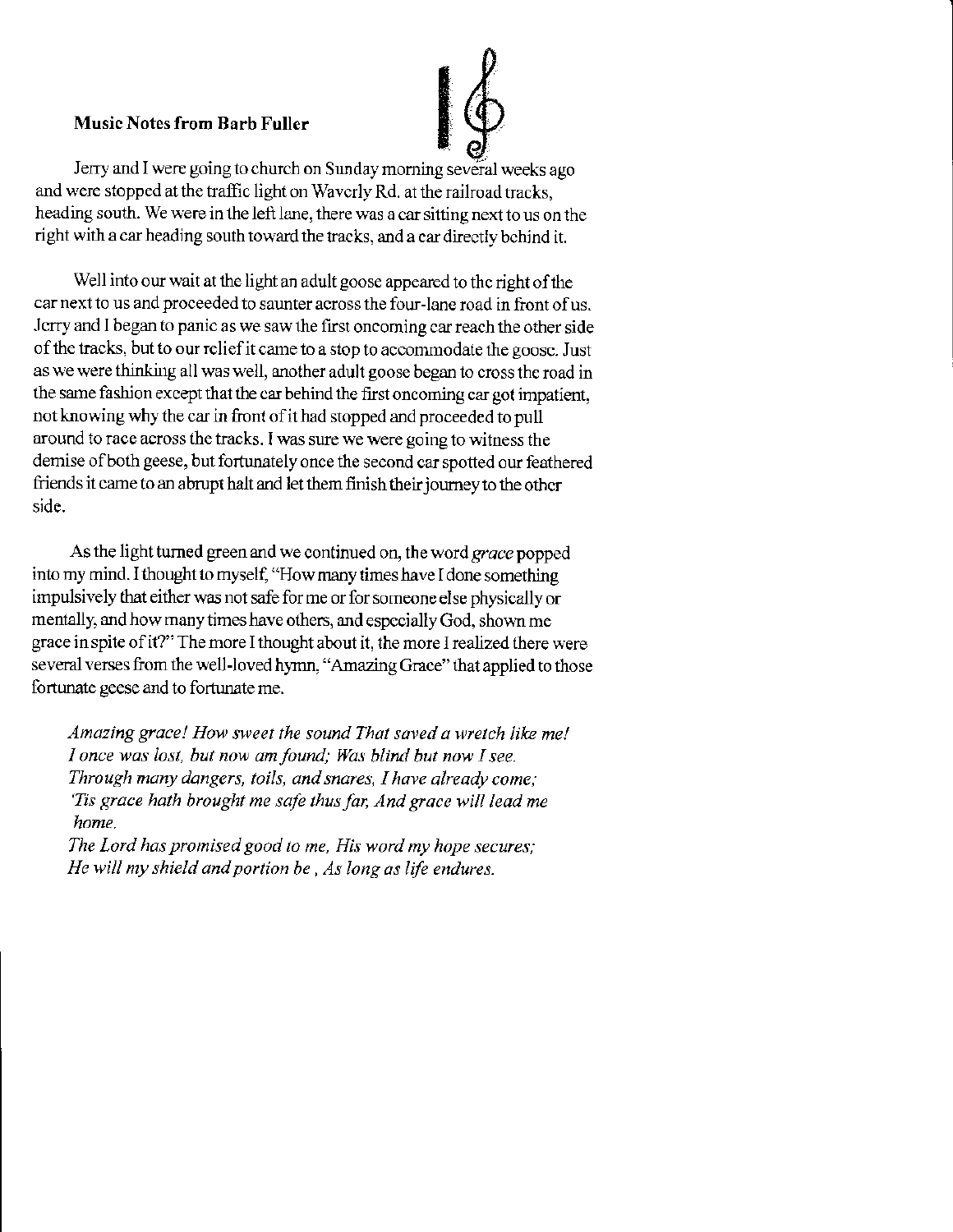

We are having another thrift sale November 1 and 2. Please check around your house now to identify good, saleable things that you don't need or want. Please have items clean and in working order or they don't sell well. We hate to throw things away! If it's truly trash, just toss it out yourself. Kitchen items, jewelry, linens, books, clothes, and children's items are good sellers, but you never know what will sell. Remember, too, to invite friends, family, co-workers, etc., to donate items. We'll be glad to have them! Finally, be sure to plan on coming to shop yourself. As we often say, we are our own best customers!

Please hold your stuff and we will let you know when you may bring it in. We will need a lot of help (both men and women!) to set up, run the sale, and clean up after the sale, so please mark your calendars now for that week. Set up will be 10-Noon (or so) on Monday-Thursday (October 28-31). See Lorraine or Sue to volunteer to help.

Regular-size paper grocery bags are always needed for the ba

sale time. Bring them in at any time.



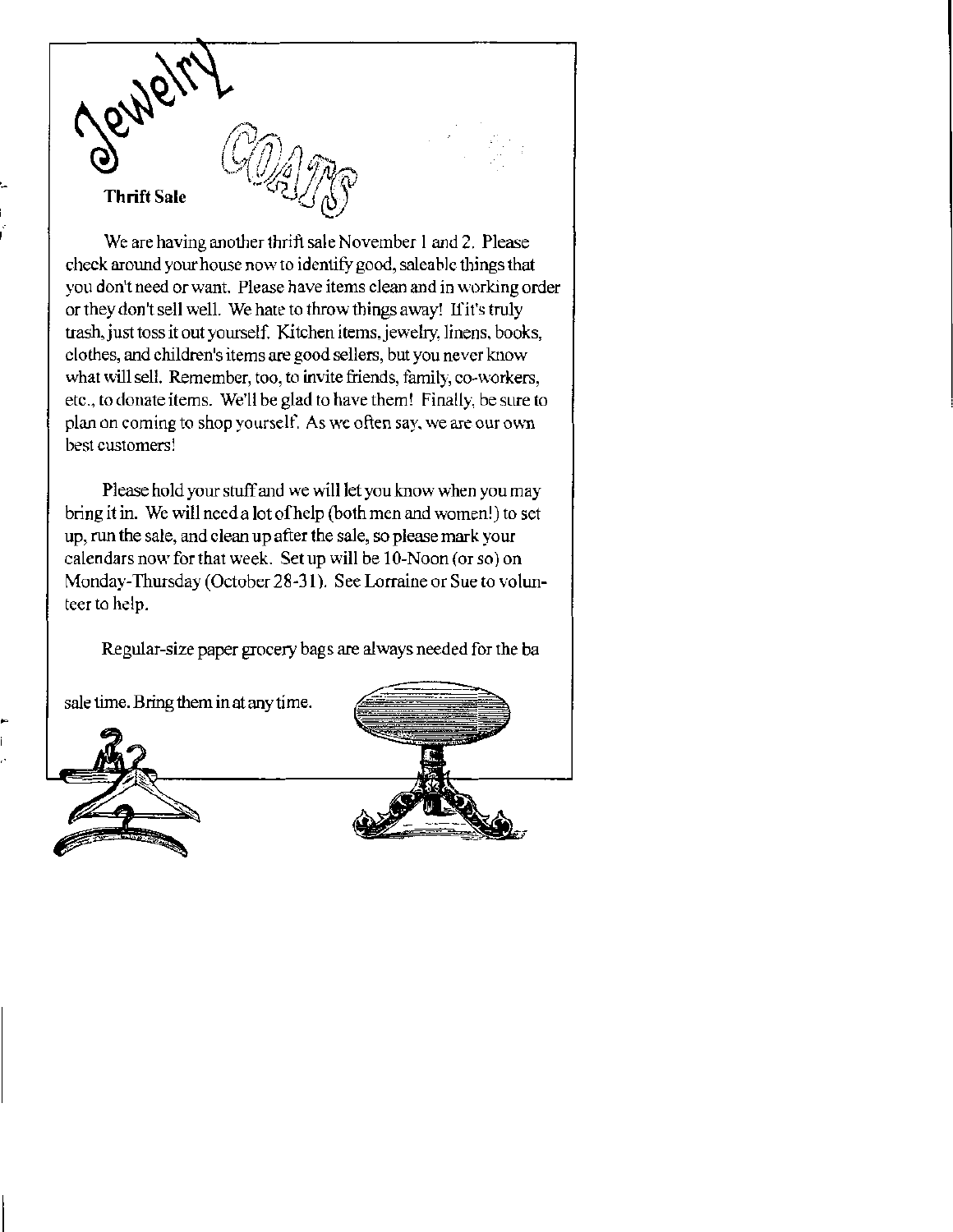

### **Mayflower Financial News**

We have enjoyed the summer off, but it will soon be time to resume our Second Saturday Suppers. The first is September 14. Plan now to come, eat, and work at the suppers all year!

The information below reflects a good summer we have had financially. As always, the church greatly appreciates your support.

The following is a summary of our finances as of July 31:

| Income:               | 9,187.01<br>\$ |  |  |  |
|-----------------------|----------------|--|--|--|
| Expenses:             | 7,856.10       |  |  |  |
|                       | S<br>1,330.91  |  |  |  |
| YTD for Seven Months: |                |  |  |  |
| Income:               | \$58.864.45    |  |  |  |
| Expenses:             | 52,170.63      |  |  |  |
|                       | S.<br>6,693.82 |  |  |  |
| Fund Balances:        |                |  |  |  |
| Checking:             | \$<br>8,379.33 |  |  |  |
| Savings:              | 54,549.95      |  |  |  |
| Heat Fund Savings:    | 20,850.94      |  |  |  |
| Savings CD:           | 22,468.57      |  |  |  |
|                       | \$106,248.79   |  |  |  |

A more detailed report is available in the brochure rack near the church office. See me if you have questions about the financial reports.

-Linda Wheeler, Treasurer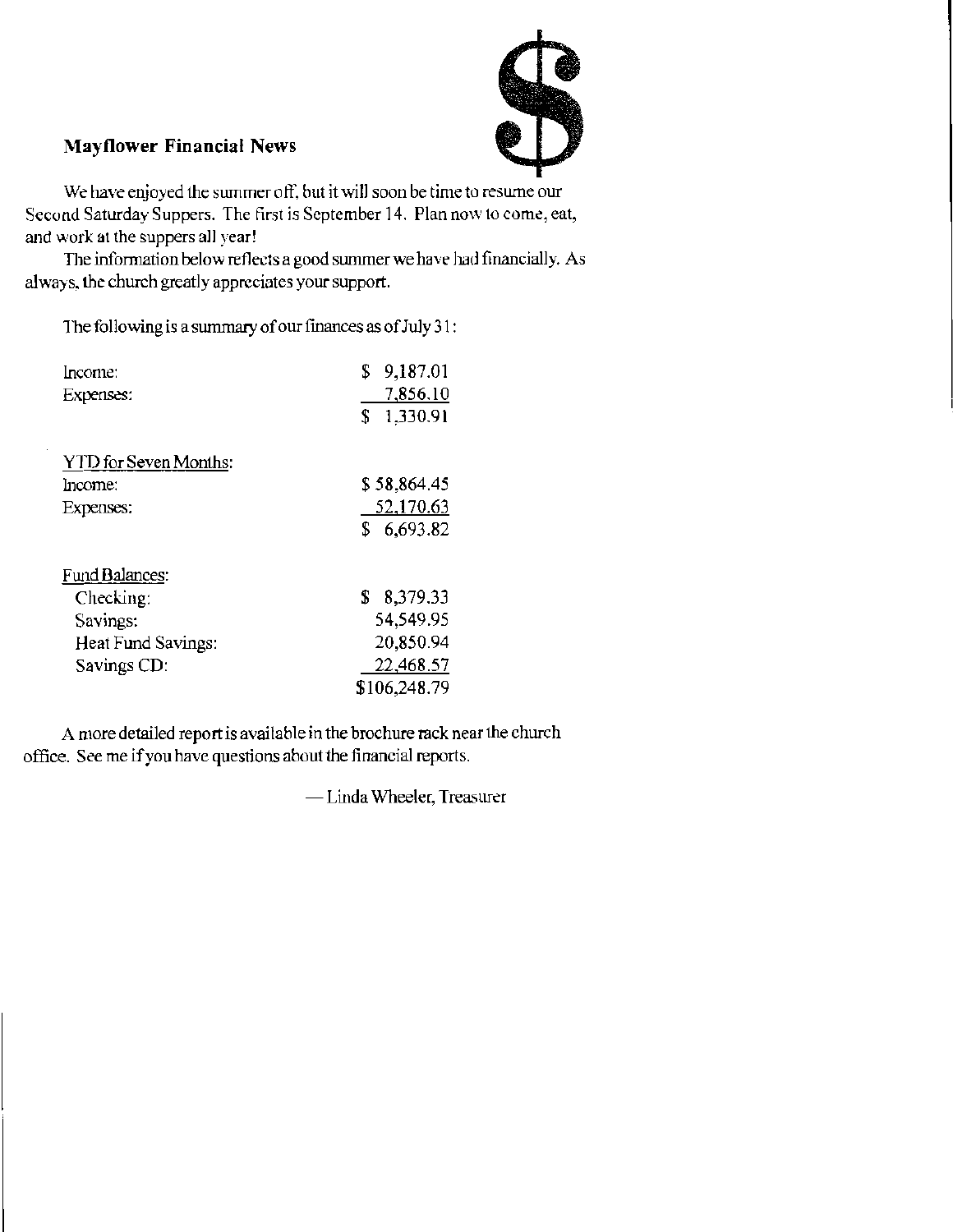

# **BIRTHDAYS**

9/12 - Bill McHarris 9/12 - Craig Young 9/2O - Terry Grohom 9/24 - Lois Stine



# ANNIVERSARIES

9/5 - Bob ond Sue Mott (32 yeors) 9/21 - Frank ond Lindo Wheeler (51 yeors)

## HEAD USHER-

Candy Bywater

OUTREACH-

Give-a-Kid Coats